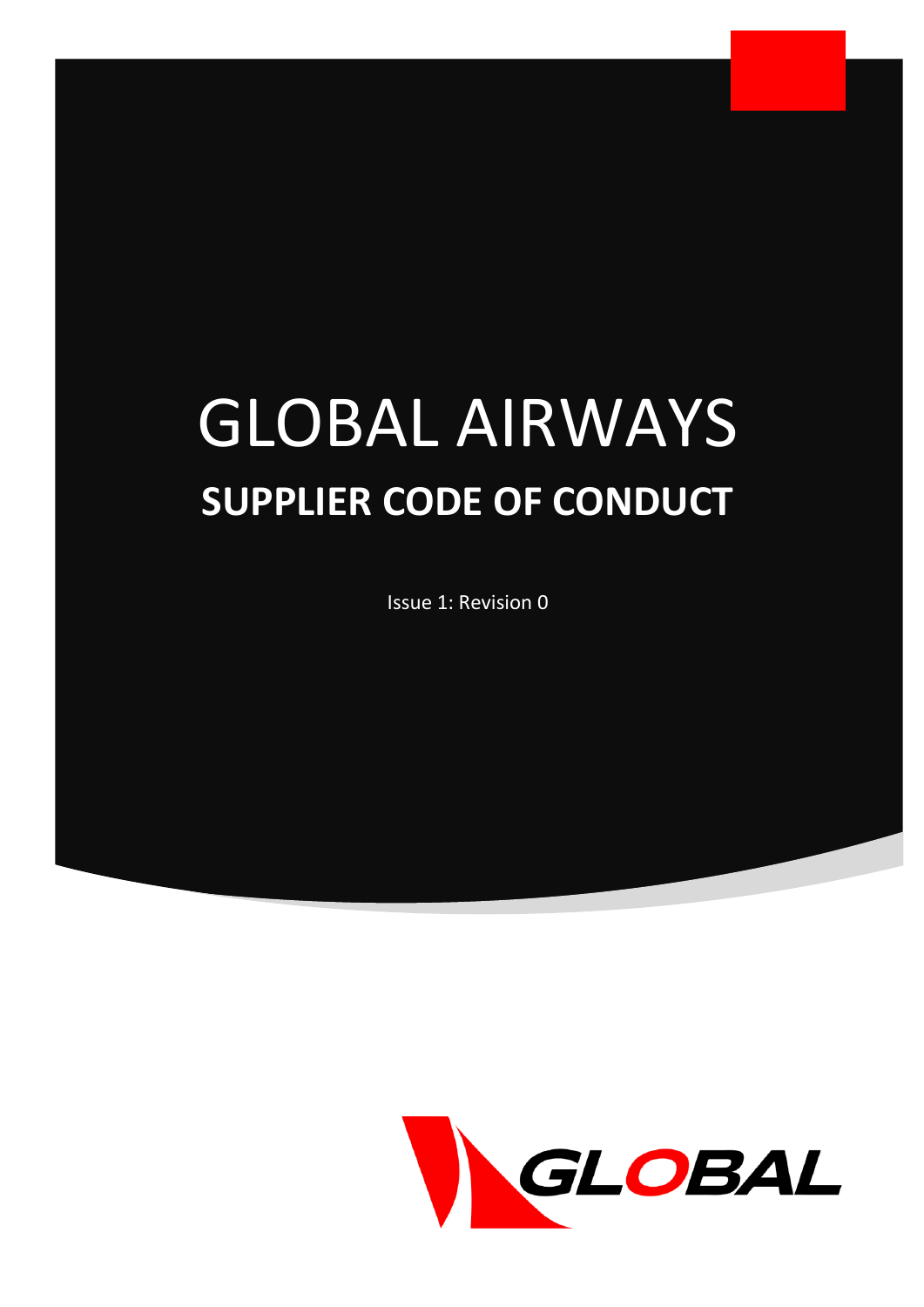

## **Contents**

| Message to our suppliers                   |   |  |
|--------------------------------------------|---|--|
| Introduction                               | 3 |  |
| Our principles                             | 4 |  |
| People & Workplace<br>$\ddot{\phantom{1}}$ | 4 |  |
| ii) Customers & Stakeholders               | 5 |  |
| iii) Business Dealings                     | 6 |  |
| iv) Information & Assets                   | 8 |  |
| Reporting a Concerning                     | 9 |  |

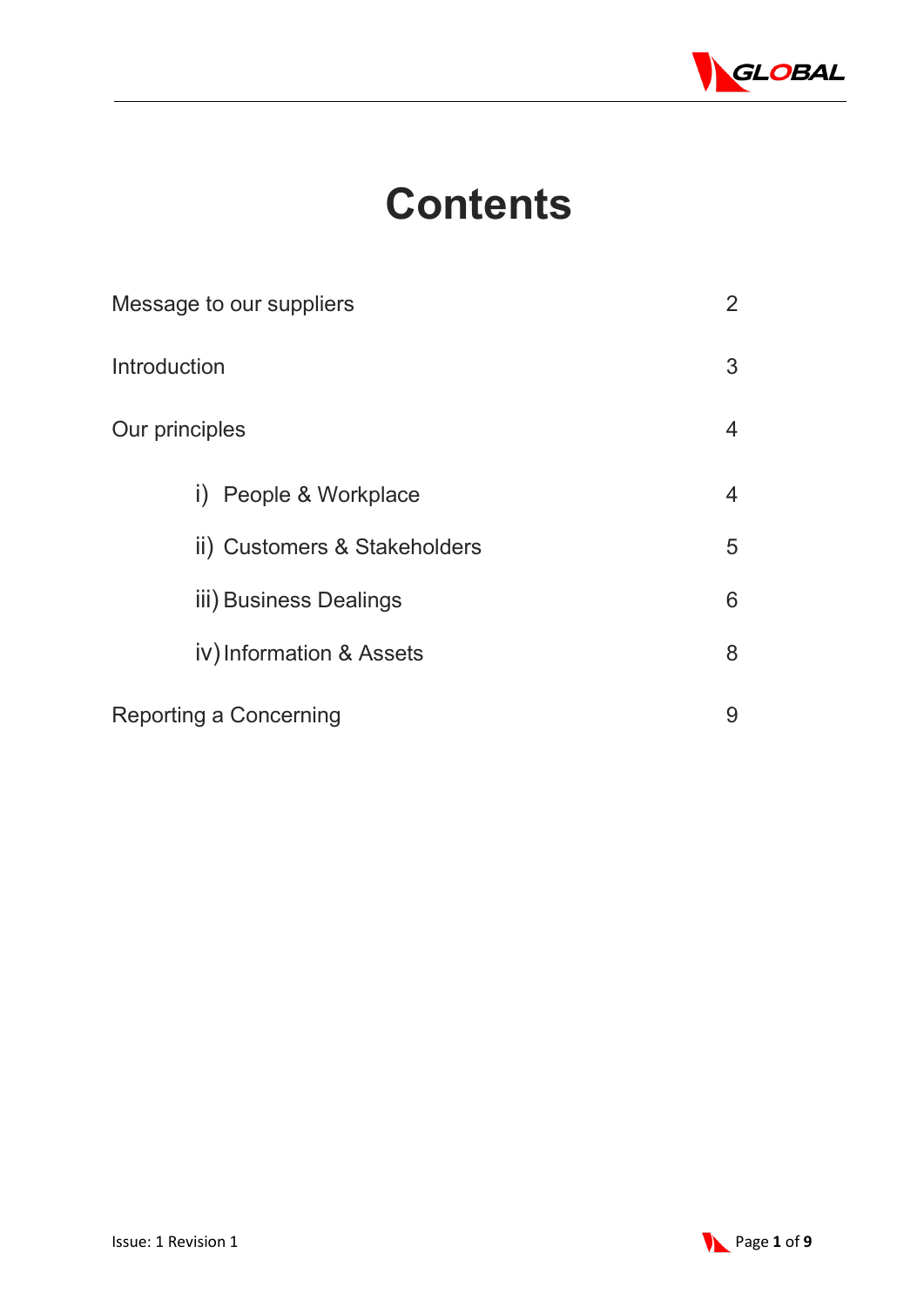

## Message to our suppliers

At Global Airways, we are committed to doing business ethically, transparently and with integrity.

As a vertically integrated organisation, we have embedded a shared understanding of and commitment to the behaviours expected from ourselves and each other. That understanding and commitment extends to our suppliers, who play a critical role in helping us maintain our standards of integrity and sustainability.

This is our 'Supplier Code of Conduct', which sets out the key principals of conduct and workplace standards we expect from all suppliers working with us. Our 'Supplier Code of Conduct' compliments our internal Code of Conduct, which outlines the standards and behaviours expected of all of us at Global Airways.

Our goal is to maintain relationships with all our partners based on honesty, fairness, and integrity. We appreciate that your organisation may have its own code of conduct. Our intention is not for this to replace your current code. Instead, we would ask that you review our 'Supplier Code of Conduct' to help your understanding of the expectations we have of our suppliers so we can work together to achieve our goals.

If you have any questions, please contact our Supplier Performance Management Team at [\(globalcomms@g](mailto:globalcomms@g-airways.com)[airways.com](mailto:globalcomms@g-airways.com) ).

Thank you for your support.

Regards,

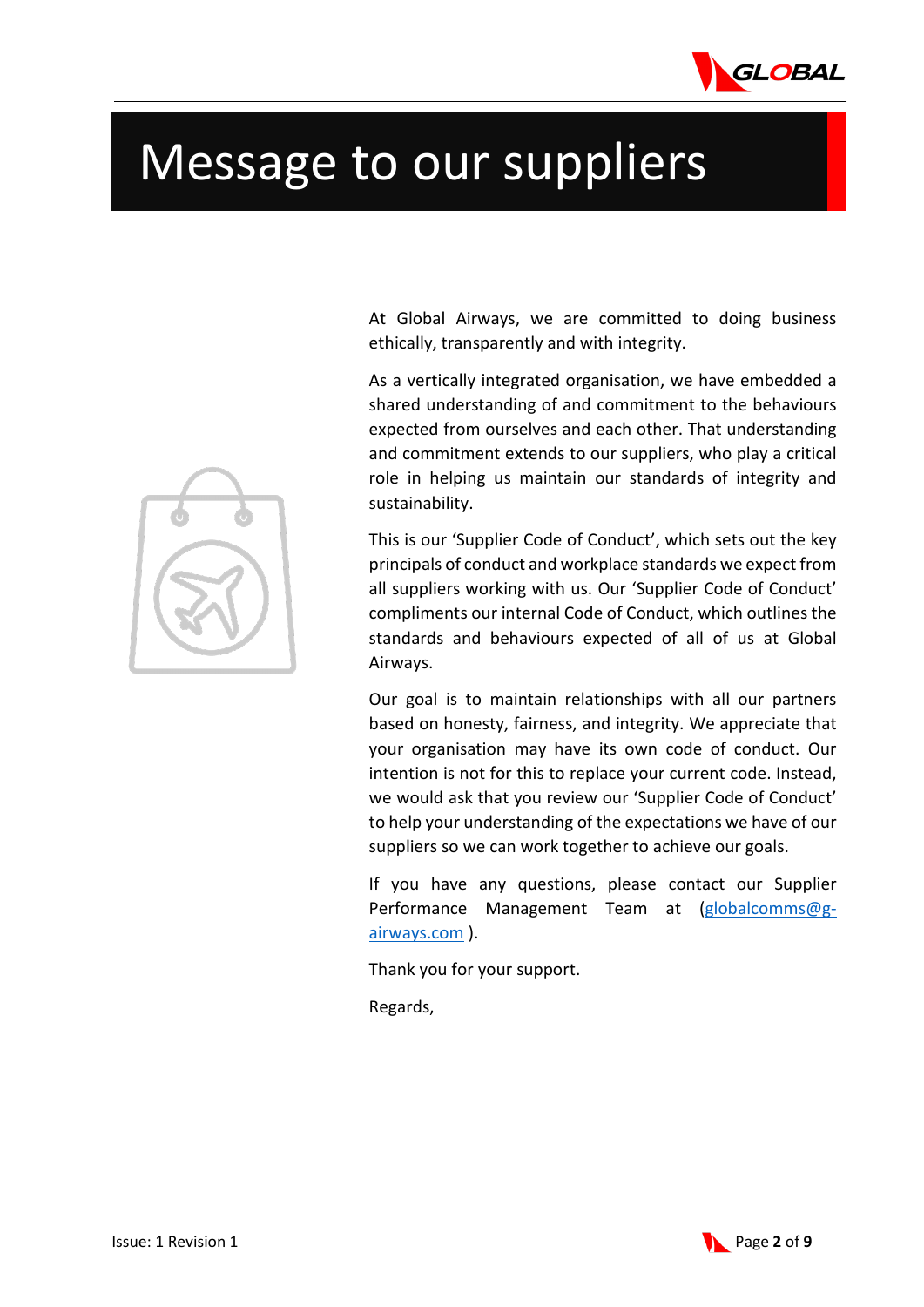

# Introduction

Global Airways wishes to conduct business and build relationships with suppliers who share our values. This Supplier Code of Conduct is based on our Global Airways Code of Conduct, which sets out the principles we must all work by every day at Global Airways, wherever we



h la shekarar 1992.<br>Manazarta

#### **Code Applicability**

The Code is applicable to all suppliers and partners who supply products or services related to contracts or purchase orders with Global Airways and its associated companies.

It is our expectation that our suppliers will adhere and comply with the principles set out in this document. Failure to carry out work in accordance with this Supplier Code of Conduct could have damaging consequences for both the supplier and our business.

Global Airways reserves the right to audit against compliance to this Supplier Code of Conduct. Suppliers are expected to make available documentation demonstrating compliance with this Code if requested. Global Airways reserves the right to terminate contracts in the event of material breach of the principles set out in this Supplier Code of Conduct.

The Global Airways Supplier Code of Conduct is freely available to view and can be downloaded from [www.g-airways.com](http://www.g-airways.com/)



#### **Communicating this Code**

Global Airways suppliers are expected to assist Global Airways in enforcing this Supplier Code of Conduct by communicating it to any of its staff, sub-suppliers or other third parties engaged in the provision of goods or services to Global Airways and its associated companies.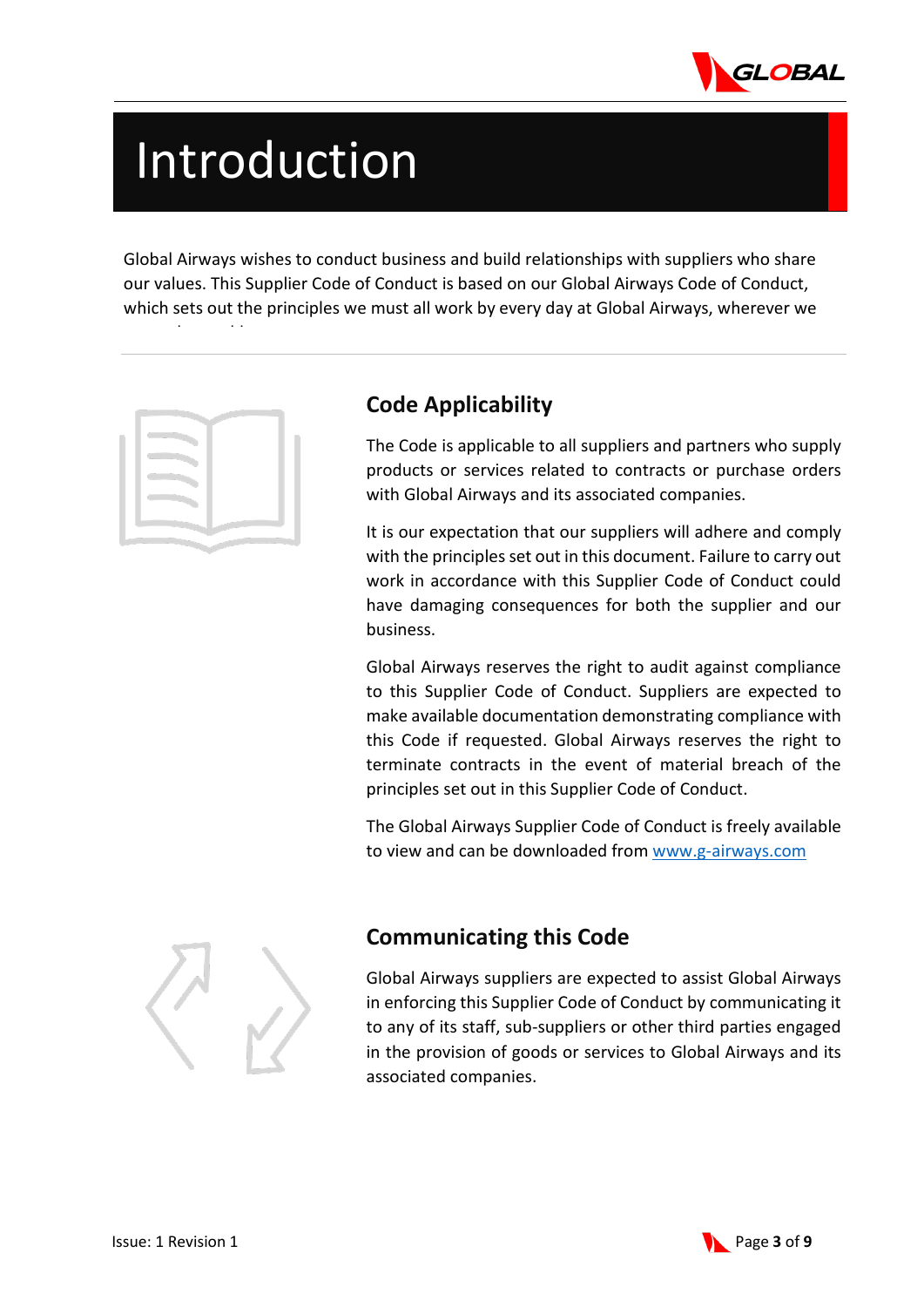

# Our Principles

### **1. People & Workplace**

#### Health, Safety & Security

Health, safety and security is fundamental to our business, whether in the air or on the ground. It is our highest priority. We expect our suppliers to work and operate in compliance with all applicable health, safety and security laws, regulations, and industry standards.

#### Fairness & Respect

Safe and ethical behaviour depends on all of us as individuals and, fundamental to that, is how we treat each other. Global Airways and its suppliers must treat each other with dignity and respect, and we should never engage in bullying or harassment.

Global Airways and its suppliers must ensure that workers are treated fairly and not unlawfully discriminated against.

We expect our suppliers to promote and provide work environments free from abuse, intimidation, and harassment and that allow people to raise concerns freely and without fear of retaliation.

#### Employment Practices

Global Airways suppliers must comply with applicable wage and hour labour laws and regulations governing employee compensation and working hours.

Global Airways suppliers must not employ workers under the minimum legal age of employment in the jurisdiction where work is performed on behalf of Global Airways. Irrespective of the legal minimum age, suppliers shall ensure that all legal requirements including type of work, remuneration, working conditions and education requirements are met.

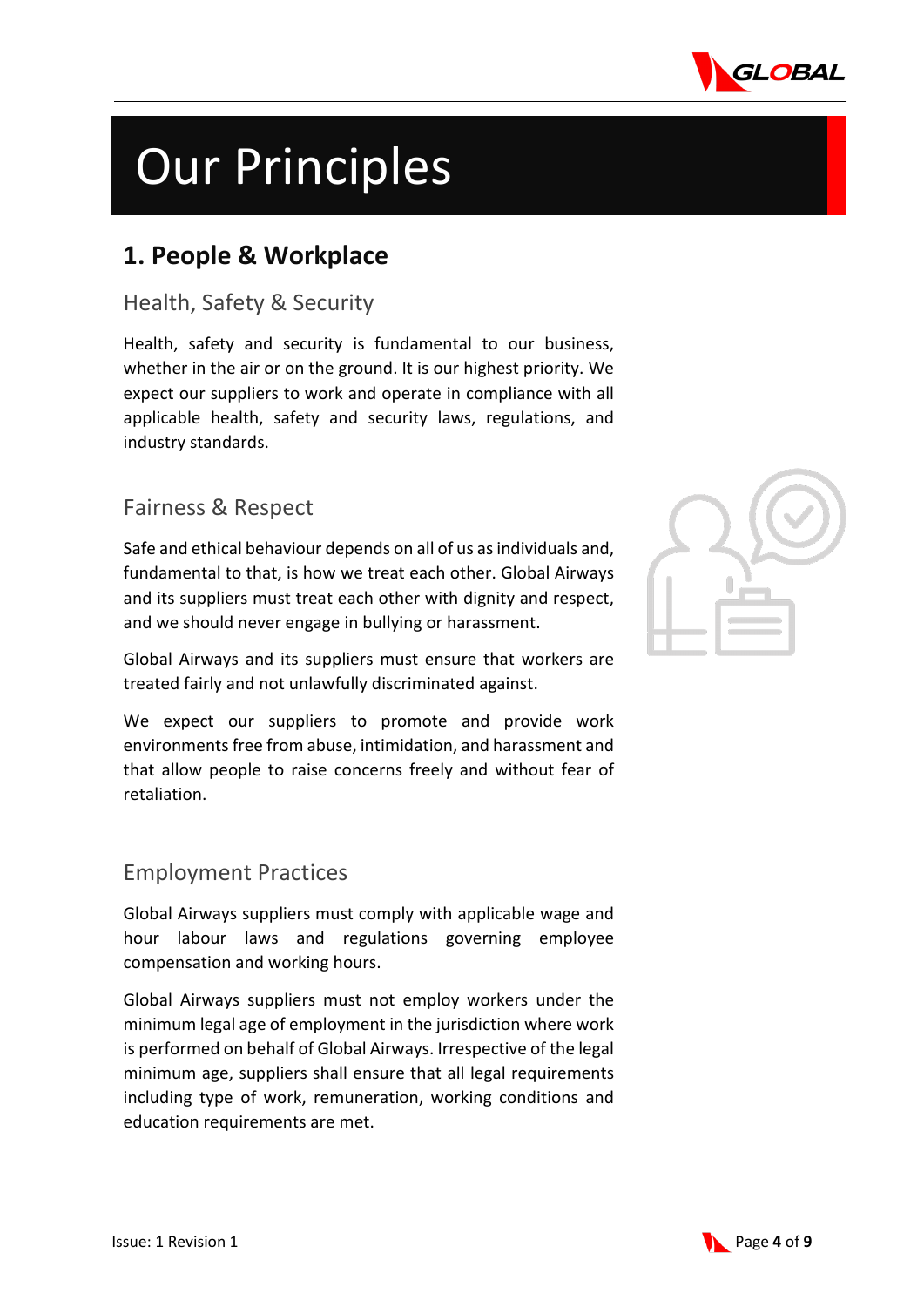

## **2. Customers & Stakeholders**

#### Our Customers

Global Airways is a customer service business. We aim to provide good value and service to our customers and to look after them, or their cargo, properly in many different circumstances. Together with our suppliers, we must treat our customers with fairness, care, respect and dignity, and in a professional and non-discriminatory way.

#### Environment

Global Airways is committed to reducing its CO2 emissions in line with local and international goals, with additional interim targets along our journey. We measure and mitigate our impact on the environment, both on the ground and in the air, while responding to the demand for passenger and cargo air transport in the 21st century.

We expect our suppliers to adopt procedures and practices to minimise their impact on the environment, and to work collaboratively with Global Airways to help meet our environmental sustainability goals particularly in relation to climate, waste and noise.

#### Political Engagement

We do not allow the use of Global Airways company funds or resources, including any Global Airways company brands, to support any political party or candidate.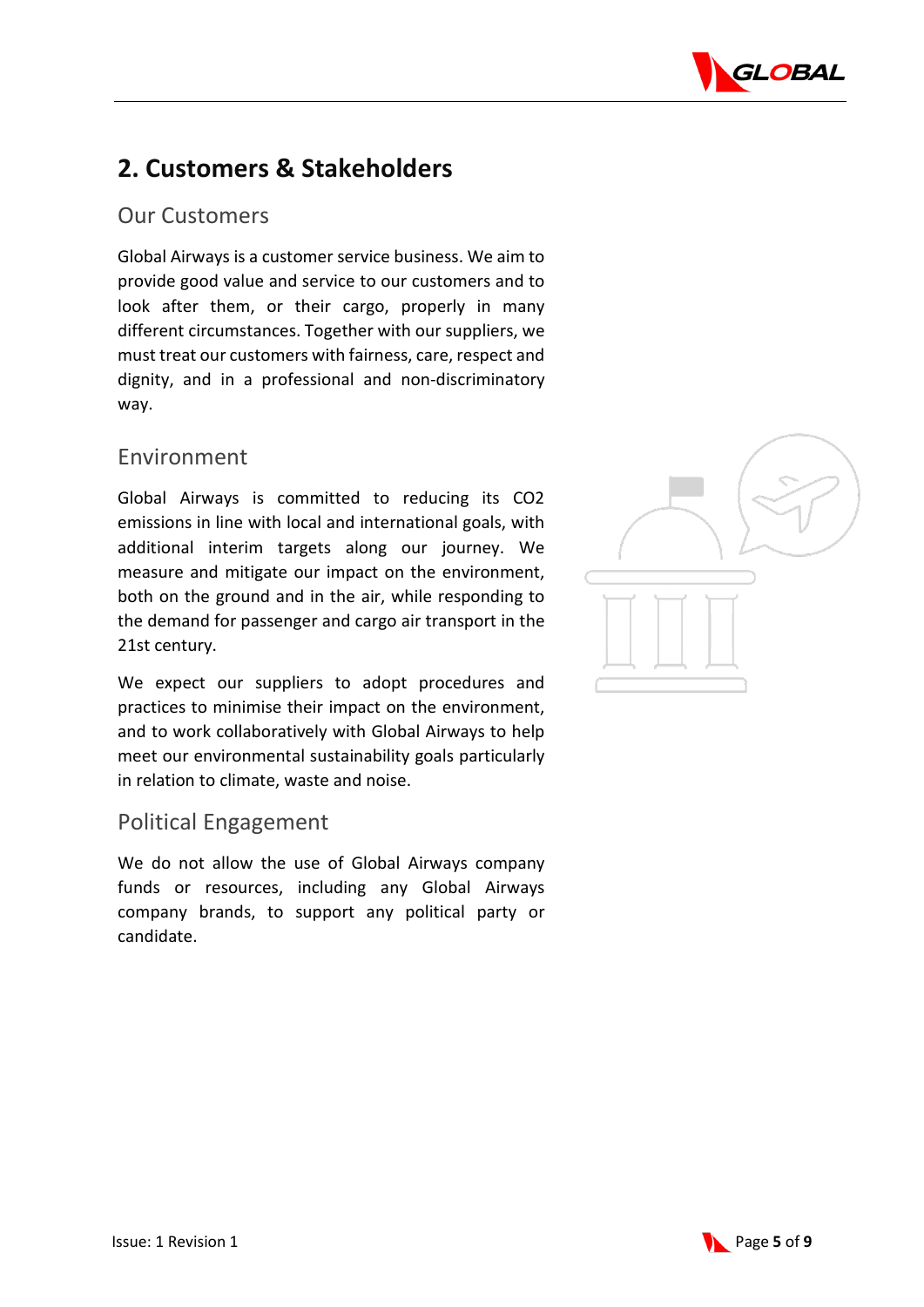

## **3. Business Dealings**

#### Compliance with Laws

When providing goods or rendering a service to Global Airways, suppliers must act in compliance with the applicable laws, rules, and regulations of the countries in which they operate on behalf of Global Airways and its operating companies.

#### Competing Fairly

Suppliers are expected to conduct their business in an open and honest manner and must carry out their business for Global Airways in compliance with competition laws.

#### Anti-Bribery

In their work for, or on behalf of Global Airways, suppliers must never offer, pay, request or accept anything of value to obtain an improper advantage, or improperly influence any kind of decision or action, whether directly or through a third party.

#### Gifts, Hospitality & Entertainment

- 1. Global Airways suppliers are not expected to offer any gifts, hospitality or entertainment to any employee or representative of Global Airways or its operating companies.
- 2. Global Airways suppliers must not provide any gifts, hospitality or entertainment to employees or representatives of Global Airways or its operating companies during a competitive tender.
- 3. Any gifts, hospitality or entertainment offered by a Global Airways supplier on behalf of Global Airways, or its operating companies must be approved by Global Airways in advance.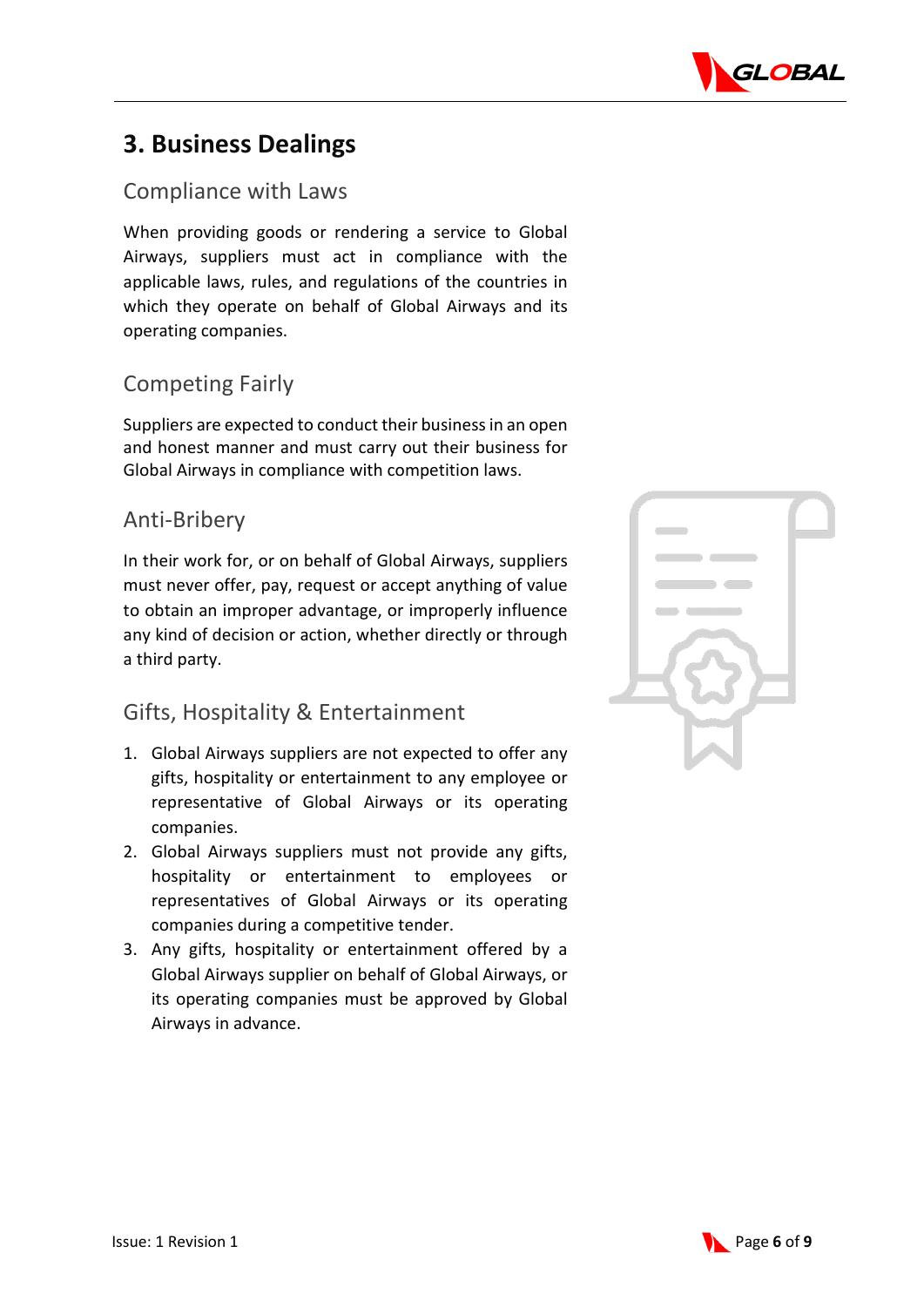

#### Avoiding Conflicts of Interest

Global Airways suppliers must avoid situations where personal interests, such as family or financial interests, conflict with those of Global Airways or its operating companies (or may be perceived as such). If you encounter an actual, potential, or perceived conflict of interest, suppliers must report it to their contact at Global Airways or Global Airways associated company to ensure it is managed appropriately.

#### Securities Laws Compliance

Global Airways suppliers must comply with securities laws and never engage in any insider dealing in relation to Global Airways.

#### Tax Compliance

We expect Global Airways suppliers to comply with their tax obligations in the countries in which they operate. Global Airways suppliers must never facilitate the tax evasion of others of behalf of Global Airways.

#### Trade Compliance

Global Airways suppliers must abide by all relevant international trade laws, including export control, sanctions and customs laws when providing services to Global Airways.

#### Respecting Human Rights

We expect Global Airways suppliers to carry out work in a manner that respects the human rights of others. This means not accepting any form of forced, involuntary or child labour, human trafficking, and modern slavery anywhere in their business or supply chains.

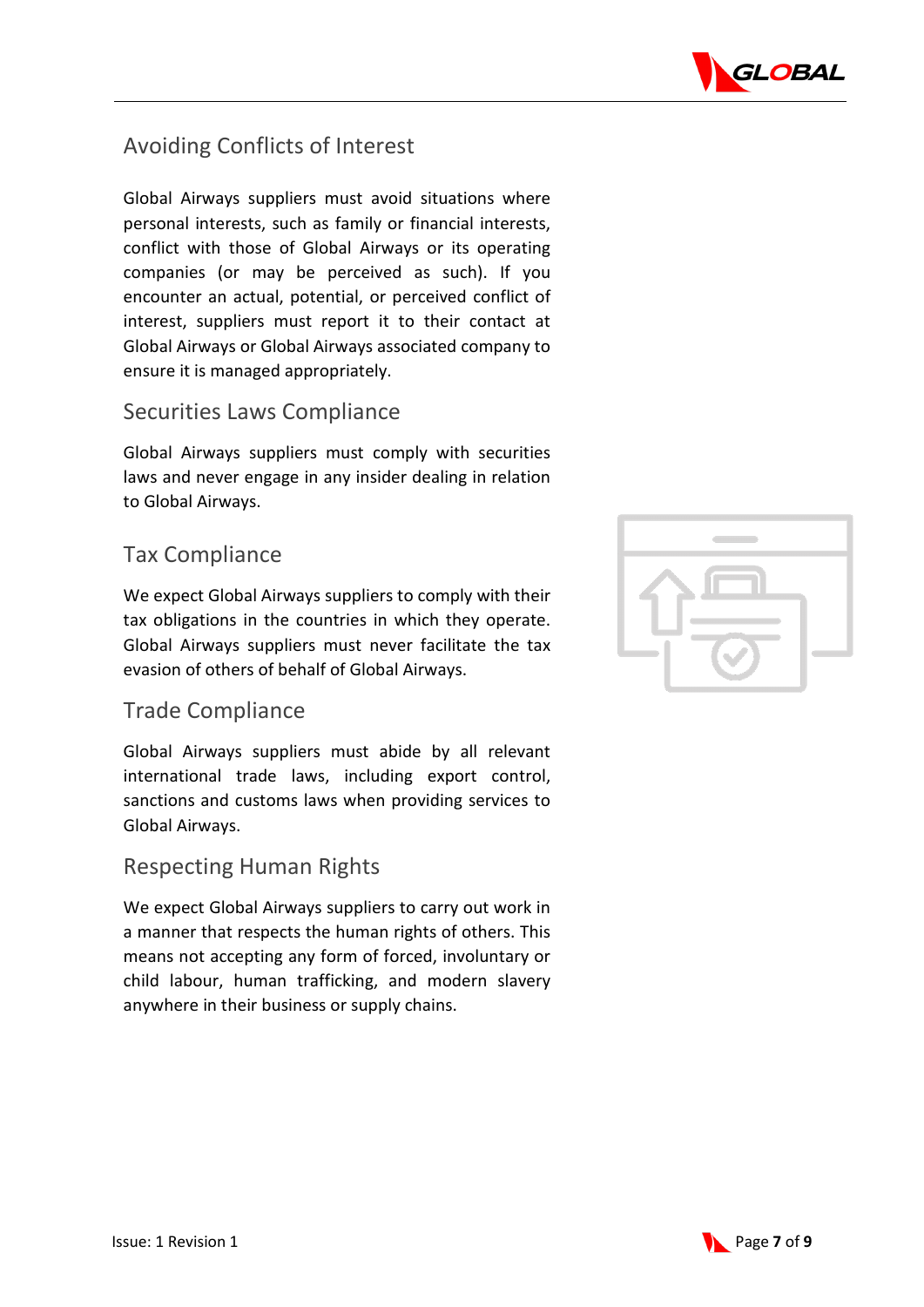

### **4. Information & Assets**

#### Company Information & Assets

Global Airways information, assets, equipment, and supplies should only be used in the manner they are meant to be used and in compliance with relevant policies and procedures.

#### Personal Data

Global Airways is firmly committed to protecting all personal data that we process in the course of our business. Global Airways suppliers must protect any personal data they collect or manage on behalf of Global Airways in accordance with obligations under applicable data protection laws.

#### Accurate Records

Global Airways suppliers must maintain accurate, complete, and truthful company books, records, accounts, and communications in relation to the goods and services they provide too Global Airways.

#### Public Statements

Anyone from a supplier organisation making public comments on behalf of Global Airways or its associated companies, such as press comments or statements on social media, should only do so with appropriate approvals and in a manner that is accurate and appropriate.

| <b>Contract Contract Contract</b> |  |
|-----------------------------------|--|
| <b>The Common State</b>           |  |



**DISCLAIMER** *This document has been prepared by Global Airways and remains the property of the author. The information contained herein is private and confidential; distribution is by consent only to authorized recipients. The information as set out herein is valid at the time of writing (June 2021) and may be subject to change.*